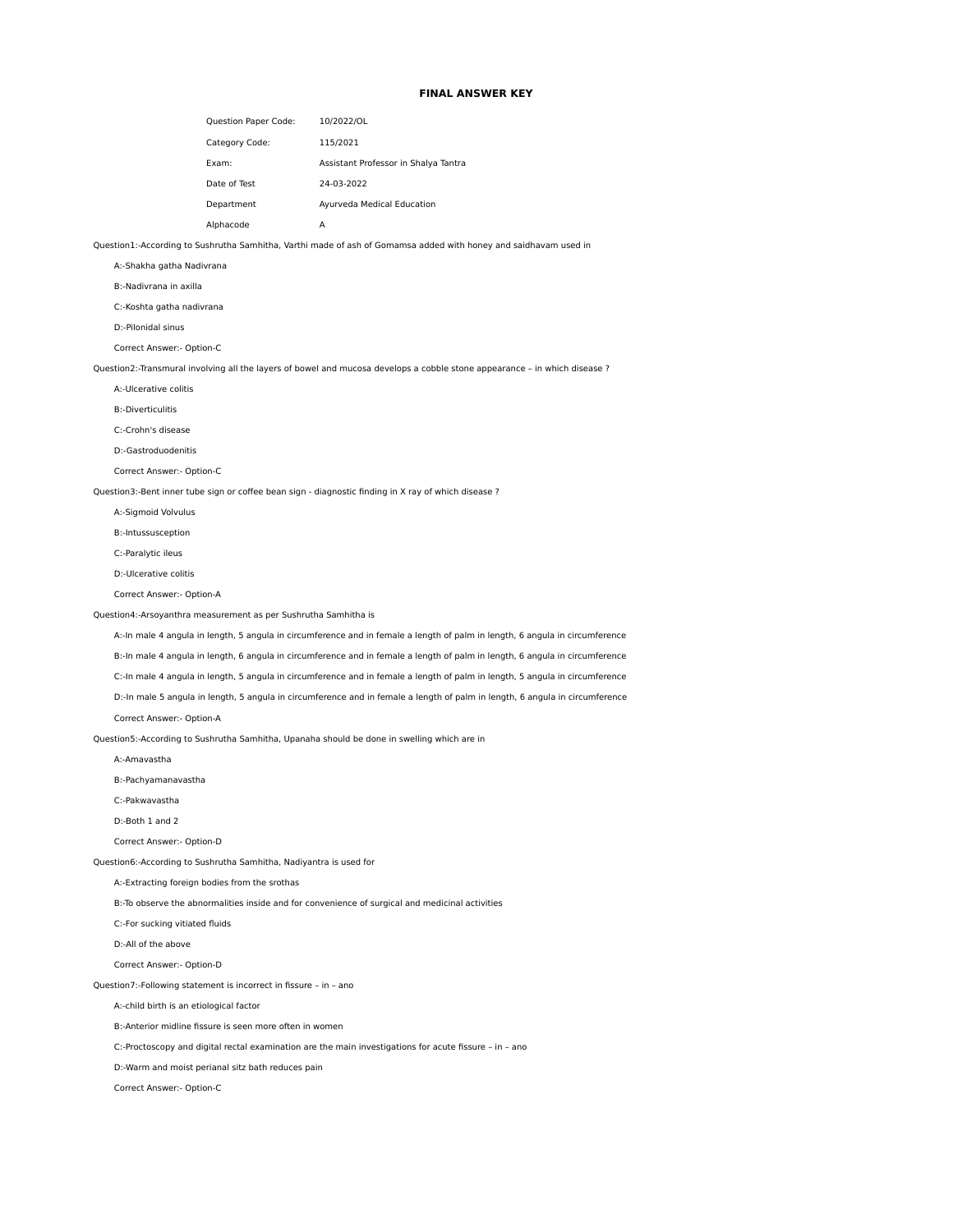Question8:-Which of the following statement is true about pilonidal sinus ?

A:-Never recur after incision and drainage

B:-Chedanasastrakarma alone is curative

C:-Secondary tracts arise and spreads laterally from midline

D:-Pain never occurs

Correct Answer:- Option-C

Question9:-Following statement is false about anorectal abscess

A:-Infection of the anal gland is the main cause

B:-Crohn's disease and tuberculosis are the cause of ano rectal abscess

C:-Cruciate incision is best for ischiorectal abscess

D:-60% ano rectal abscess belongs to ischiorectal type abscess

Correct Answer:- Option-D

Question10:-In hydatid liver disease with common bile duct involvement, choice of investigation is

A:-USG Abdomen

B:-CT Abdomen

C:-ERCP

D:-MRI Abdomen

Correct Answer:-Question Cancelled

Question11:-In samyak yoga of Jalookavacharana, the after care (Paschat karma) according to Sushrutha Samhitha is

A:-External application Sathadhouthaghritha

B:-External application of honey

C:-Parishechana with cold water and bandage

D:-All of the above

Correct Answer:- Option-A

Question12:-According to Sushrutha Samhitha, Agnikarma indicated in

A:-Pitharsas

B:-Aneka vranapeeditha

C:-Bhinnakoshta

D:-Nadisonithaathipravurthi

Correct Answer:- Option-D

Question13:-According to Sushrutha Samhitha, Ksharakarma contraindicated in

A:-Grandhi

B:-Nadivrana

C:-Women during menstruation

D:-Arbudaroga

Correct Answer:- Option-C

Question14:-Type of naadi mentioned by Dalhana in naasasandhana procedure

A:-Seesanaadi

B:-Nalanala

C:-Ayasanadi

D:-Thamranadi

Correct Answer:- Option-B

Question15:-With the patient standing, with the foot flat on the ground, while the clinician lift up the great toe and watches for an increasing concavity of the arches of the foot. A<br>positive result (arch formation) resul

A:-Windlass test

B:-Simmond's test

C:-Jack's test

D:-Thompson's test

Correct Answer:- Option-C

Question16:-Which is the most serious complication of Pott's disease, if site is thoracic spine ?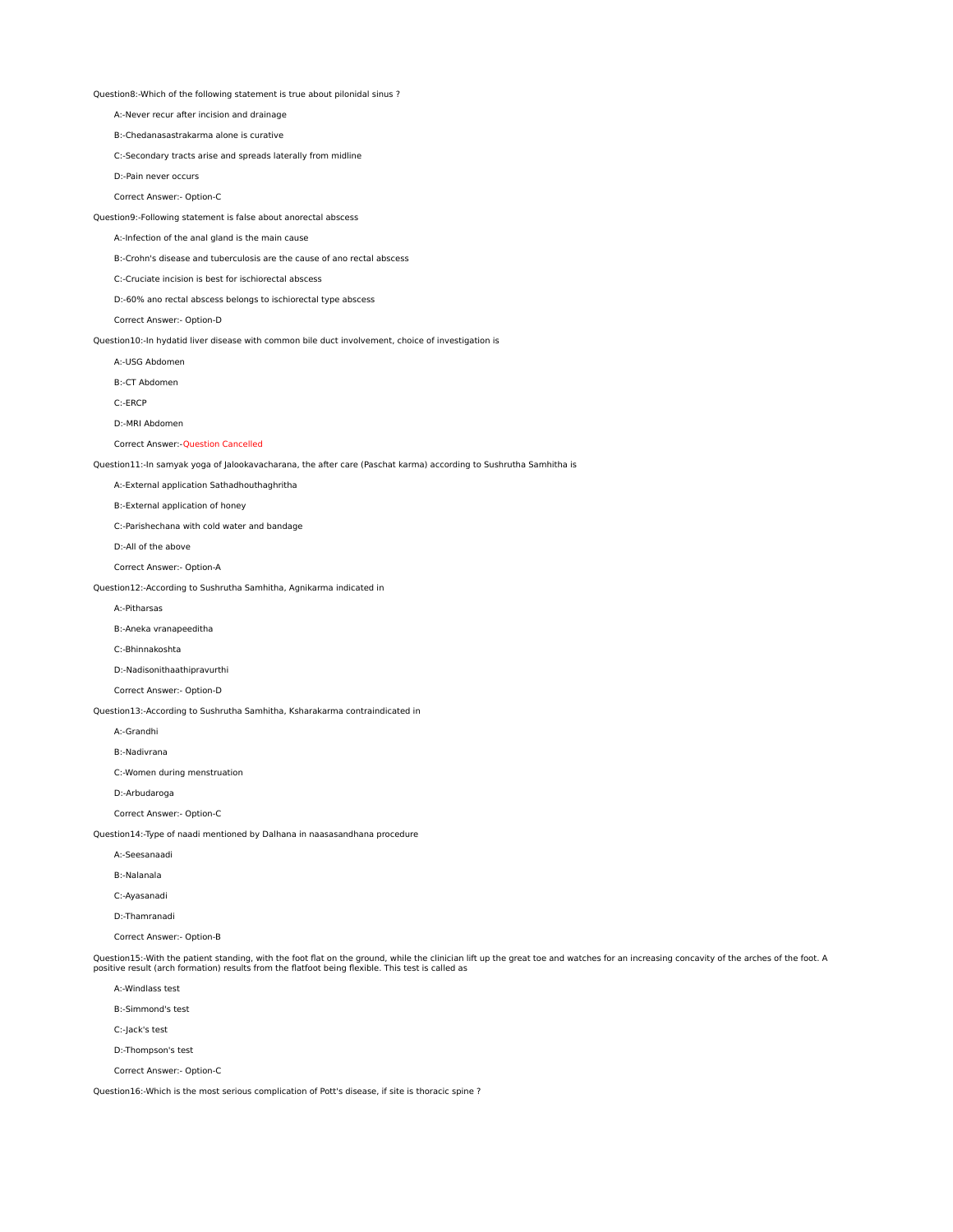A:-Back pain

B:-Paraplegia

C:-Scoliosis

D:-Rigidity of back

Correct Answer:- Option-B

Question17:-Scheurmann's disease is

A:-A rigid kyphosis associated with wedged vertebral bodies usually involving the  $7^{th}$  to  $10^{th}$  thoracic vertebrae, presenting with backache

B:-A rigid scoliosis associated with wedged vertebral bodies usually involving the  $7^{th}$  to 10 $^{th}$  thoracic vertebrae, presenting with backache

C:-A rigid lordosis associated with wedged vertebral bodies usually involving the  $7^{th}$  to 10 $^{th}$  thoracic vertebrae, presenting with backache

D:-A rigid idiopathic scoliosis associated with wedged vertebral bodies usually involving the  $7^{th}$  to 10<sup>th</sup> thoracic vertebrae, presenting with backache

Correct Answer:- Option-A

Question18:-Which of the following is not a complication of supracondylar fracture of humerus ?

A:-Damage to ulnar nerve, median nerve or radial nerve

B:-Volkmann's ischemic contracture

C:-Malunion

D:-Fat metabolism

Correct Answer:- Option-D

Question19:-An oblique fracture at the base first metacarpal bone with subluxation of carpometacarpal joint

A:-Chauffeur's fracture dislocation

B:-Rolando fracture dislocation

C:-Bennett's fracture dislocation

D:-Galeazzi fracture

Correct Answer:- Option-C

Question20:-Flexion, adduction and internal rotation of hip with shortening and impalpable artery pulse seen in which injury ?

A:-Anterior dislocation of hip

B:-Femur neck fracture

C:-Posterior dislocation of hip

D:-Central dislocation of hip

Correct Answer:- Option-C

Question21:-Schatzker classification Type IV - for tibial plateau fractures is

A:-Wedge-shaped pure cleavage fracture, with a depression

B:-Depression in lateral tibial plateau

C:-Medial fracture of tibial plateau with a split or depression

D:-Wedge fracture of lateral and medial tibial plateau

Correct Answer:- Option-C

Question22:-Cock – robin appearance is seen in

A:-Acute C3 on C4 rotatory subluxation

B:-Acute C1 on C2 rotatory subluxation

C:-Acute C2 on C3 rotatory subluxation

D:-Acute C4 on C5 rotatory subluxation

Correct Answer:- Option-B

Question23:-Which of the following statement is false about ureteric calculi ?

A:-Hydronephrosis, stone impaction and infection occur as complication

B:-Pain mimics appendicitis, cholecystitis

C:-Pain is located over renal angle, hypochondriac and lumbar region

D:-Nausea, vomiting and sweating due to reflex pylorospasm

Correct Answer:- Option-C

Question24:-Jefferson fracture is

A:-Bone fracture of C1 vertebra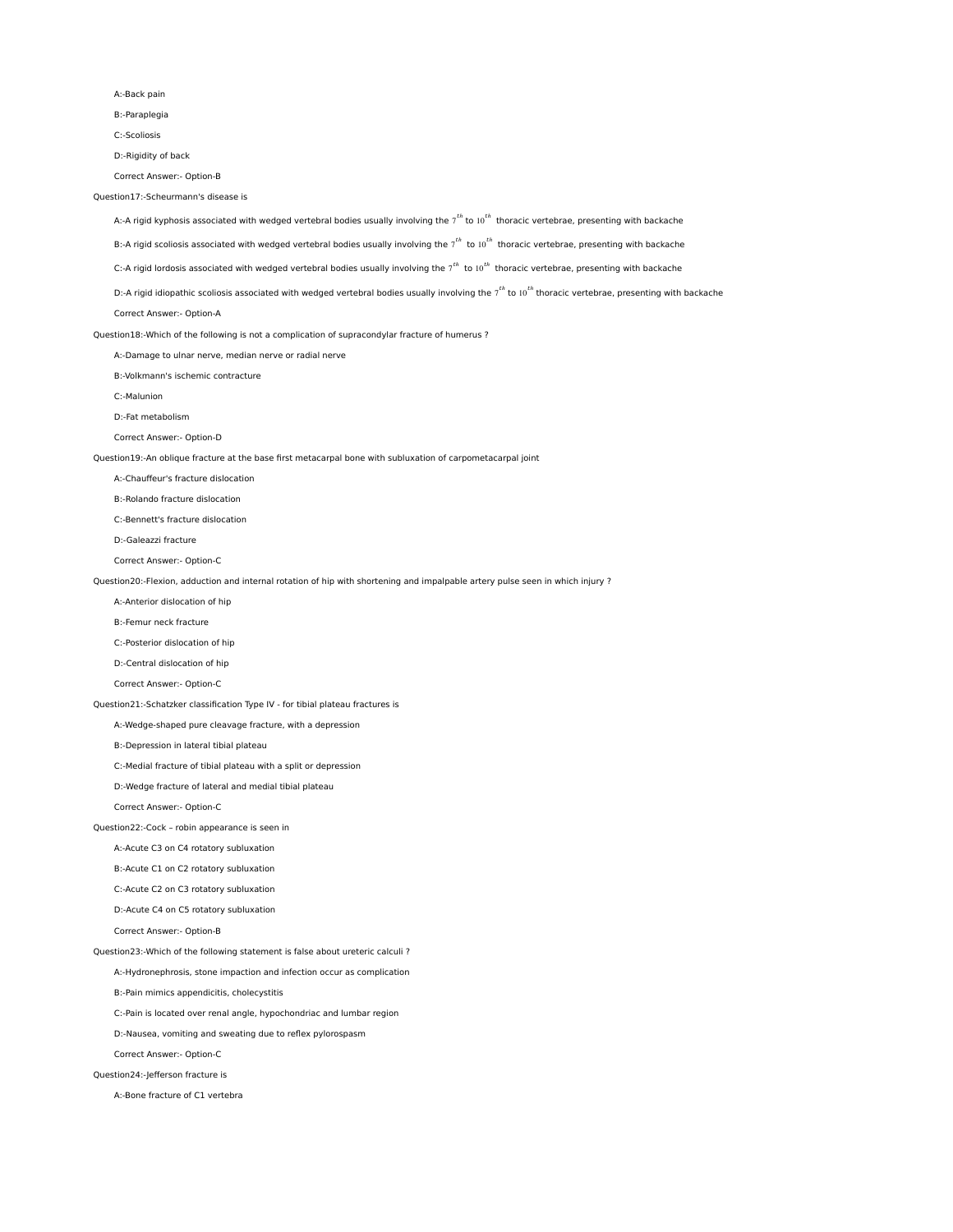B:-Bone fracture of D1 vertebra

C:-Bone fracture of L1 vertebra

D:-Bone fracture of Coccyx

Correct Answer:- Option-A

## Question25:-Hangman's fracture is

A:-Traumatic spondylolisthesis of C2-C3

B:-Traumatic spondylolisthesis of D2-D3

C:-Traumatic spondylolisthesis of L2-L3

D:-Traumatic spondylolisthesis of D7-L1

# Correct Answer:- Option-A

Question26:-Which of the following statement is false about diabetic gangrene ?

A:-Both dry and wet gangrene are seen diabetic gangrene

B:-Grade 4 in Meggitt's classification of diabetic foot is forefoot gangrene only

C:-Grade 3 in Meggitt's classification of diabetic foot is deep ulcer of foot only

D:-Dry gangrene occurs more in old diabetic patients

Correct Answer:- Option-C

Question27:-Factor that increase the rate of wound healing

A:-Cytotoxic drugs

B:-Ultraviolet light

C:-Ionising radiation

D:-Corticosteroids

Correct Answer:- Option-B

Question28:-According to Sushrutha the following materials are used in Eshana Karma

A:-Shoots of Karir

B:-Hair

C:-Finger

D:-All of the above

Correct Answer:- Option-D

Question29:-Sastrakarma indicated for snayukotha by Sushrutha

A:-Seevana

B:-Lekhana

C:-Bhedana

D:-Chedana

Correct Answer:- Option-D

Question30:-According to Sushrutha Samhitha, which asmari resembles Bhallathakasthi ?

A:-Vathasmari

B:-Pithasmari

C:-Kaphasmari

D:-Sarkarasmari

Correct Answer:- Option-B

Question31:-"Sevanya parswatho adhasthath vidhyeth" - Vyadhana sastrakarma is mentioned by Sushrutha in which disease ?

A:-Galaganda

B:-Mutravridhi

C:-Jalodaram

D:-Parisravibhagandara

Correct Answer:- Option-B

Question32:-According to Sushrutha Samhitha, site of siravyadha in paithikavidradhi

A:-Urumoolasira

B:-Bahusira

C:-Padasira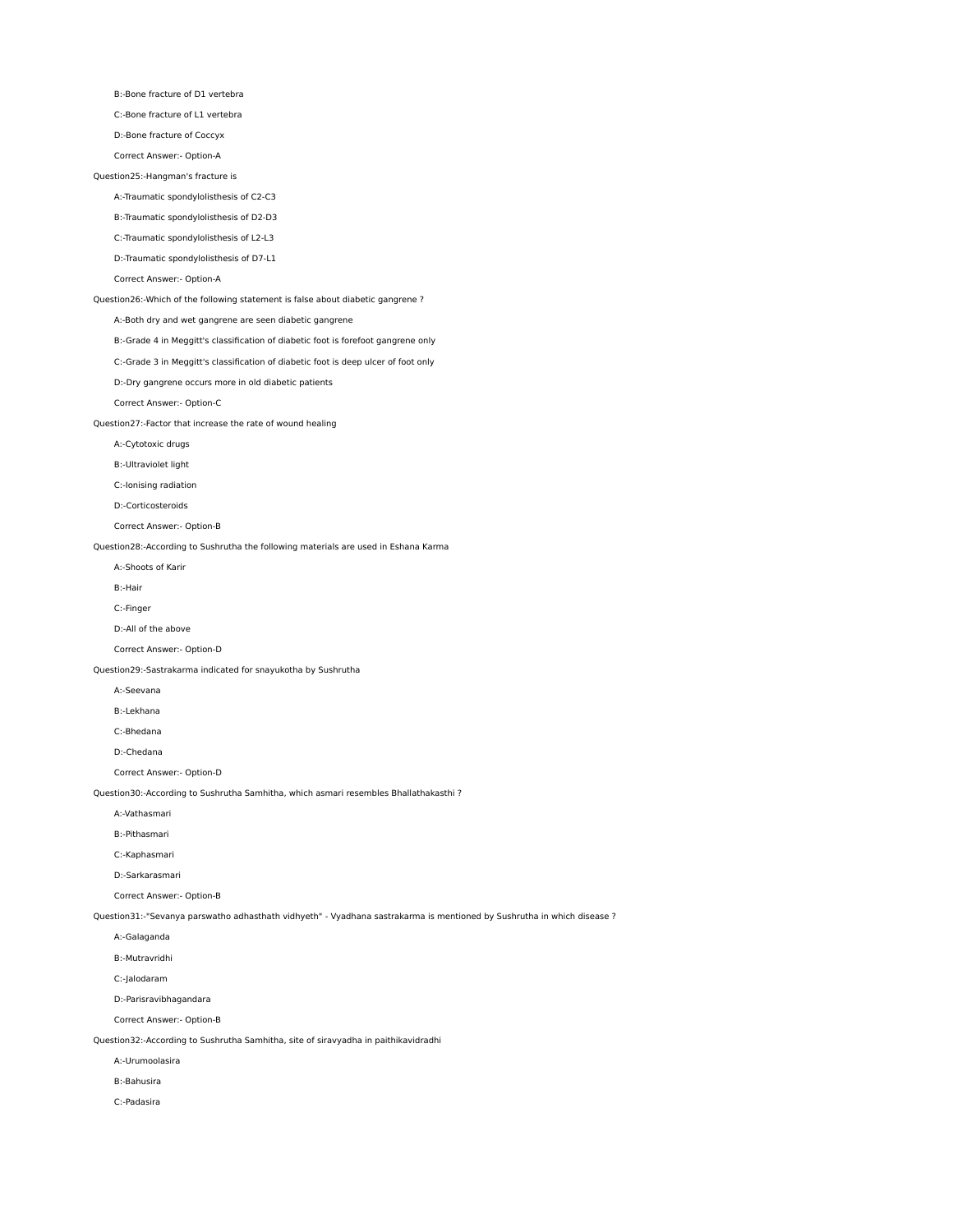D:-No specific site

Correct Answer:- Option-B

Question33:-"Savye parswe sevaniya va matrena mukthwaavacharayethsastram". According to Sushrutha, this is the site for sastrakarma in

A:-Parisraviudaram

B:-Mutravridhi

C:-Mutrasmari

D:-Badhagudodaram

Correct Answer:- Option-C

Question34:-Which of the following is the treatment of "Urdhwa Kaya Bhagna" according to Sushrutha Bhagna Chikitsa ?

- A:-Ghrithapanam
- B:-Nasyam

C:-Sirovasthi and Karnapooranam

D:-Anuvasanam

Correct Answer:-Question Cancelled

Question35:-Tailadahana and kosabandhana are the treatment of which disease condition in Sushrutha Samhitha ?

A:-Medovarti nirgatha udaravrana

B:-Bhinnanthravrana

C:-Sakha niseshatha chinnavrana

D:-Abhinna anthrax udaravrana

Correct Answer:- Option-C

Question36:-Vitsanga, Mutrasanga and Anilasanga are together found in which disease condition ?

A:-Muthrotsanga

B:-Mutragrandhi

C:-Vathakundalika

D:-Vathashteela

Correct Answer:- Option-D

Question37:-Which one is correct about Spigelian hernia ?

A:-Usually occurs over 50 years of age

B:-Men and women being equally affected

C:-Variety of interparietal hernia occurring at the level of arcuate line

D:-All the above

Correct Answer:- Option-D

Question38:-To prevent the recurrence of umbolith

A:-It may be necessary to excise the umbilicus

B:-Dialate the orifice and extract the calculus

C:-Maintain hygiene by periodic cleaning of umbilicus

D:-Avoid food causing umbolith

Correct Answer:- Option-A

Question39:-Which of the following is true about Raspberry tumour ?

A:-Commonly seen in infants

B:-Usually seen in umbilicus, due to partially unobliterated vitello intestinal duct

C:-It is an adenoma of umbilicus

D:-All the above

Correct Answer:- Option-D

Question40:-Which one of the following is true about Achalasia ?

A:-It is due to loss of the ganglion cells in the myenteric plexus

B:-It is due to loss of the ganglion cells in the Auerbach's plexus

C:-It is due to selective loss of inhibitory neurons in the lower oesophagus

D:-All the above

Correct Answer:- Option-D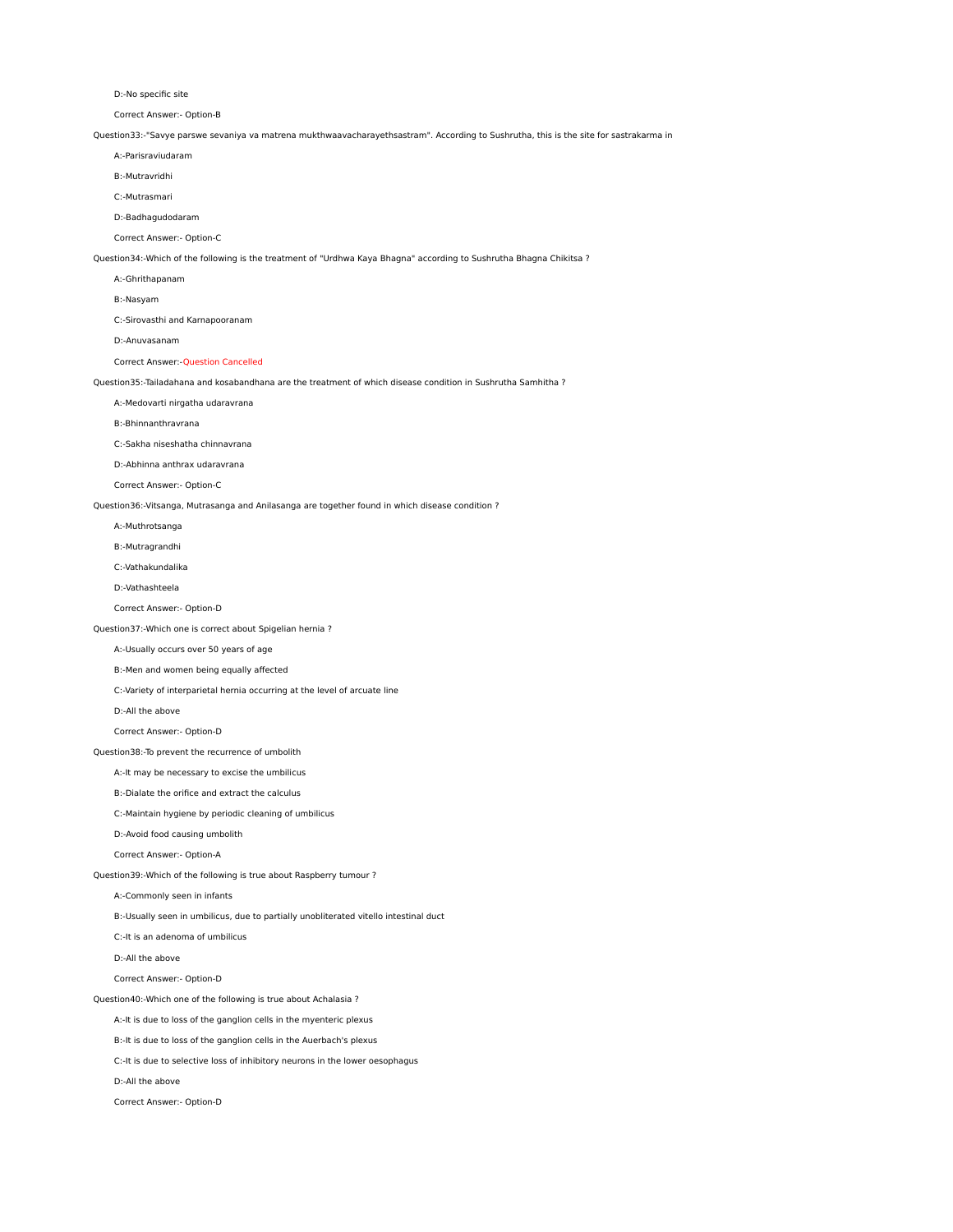## Question41:-Schatzki's ring locates

A:-A circular ring in the distal oesophagus, usually seen at squamo columnar junction

B:-A circular ring in the distal duodenum, usually seen at squamo columnar junction

C:-A circular ring in the distal jejunum, usually seen at squamo columnar junction

D:-A circular ring in the distal ileum, usually seen at squamo columnar junction

Correct Answer:- Option-A

Question42:-Paterson – Kelly syndrome characterized by the

A:-Classic triad of dysphagia, iron-deficiency anemia and esophageal web

B:-Classic triad of dysphagia, vomiting and pain

C:-Classic triad of dysphagia, vomiting and fever

D:-Classic triad of dysphagia, nausea and fever

Correct Answer:- Option-A

Question43:-Budd – Chiari syndrome is a condition in which

A:-The splenic veins are blocked by splenic venous thrombosis or narrowed by a clot

B:-The hepatic veins are blocked by hepatic venous thrombosis or narrowed by a clot

C:-The pancreatic veins are blocked by pancreatic venous thrombosis or narrowed by a clot

D:-The oesophageal veins are blocked by oesophageal venous thrombosis or narrowed by a clot

Correct Answer:- Option-B

## Question44:-Caroli's disease is the

A:-Congenital dialatation of the bronchial tree

B:-Congenital dialatation of the tracheobronchial tree

C:-Congenital dialatation of the intra hepatic biliary tree

D:-Congenital dialatation of the duct of parotid gland

Correct Answer:- Option-C

## Question45:-In open cholecystectomy the abdominal incision is

A:-Short right upper transverse incision centred over the lateral border of the rectus muscle.

B:-Midline incision centred over the lateral border of the rectus muscle.

C:-Para midline incision centred over the lateral border of the rectus muscle.

D:-Bucket handle incision centred over the lateral border of the rectus.

#### Correct Answer:- Option-A

## Question46:-Diagnosis of dynamic intestinal obstruction is based on the

A:-Classic quarter of belching, distension, vomiting and absolute constipation

B:-Classic quarter of pain, distension, vomiting and absolute constipation

C:-Classic quarter of bloating, distension, vomiting and absolute constipation

D:-Classic quarter of hiccough, distension, vomiting and absolute constipation

Correct Answer:- Option-B

Question47:-In staging of carcinoma of rectum 'P' staging represents

A:-Stage after radiation

B:-Stage after curative treatment

C:-Stage based on histopathological analysis

D:-Stage after chemotherapy

Correct Answer:- Option-C

Question48:-Hartmann's operation procedure is

A:-Surgical resection of the rectosigmoid colon with closure of the anorectal stump and formation of an end colostomy.

B:-Surgical resection of the rectum with closure of the anal stump and formation of an end colostomy.

C:-Surgical resection of the sigmoid colon with closure of the rectal stump and formation of an end colostomy.

D:-Surgical resection of the anorectosigmoid colon with an end colostomy.

Correct Answer:-Question Cancelled

Question49:-Hawkin's sign is seen in

A:-X-ray AP view of the angle 6 – 8 weeks after a vertical fracture of the neck of the talus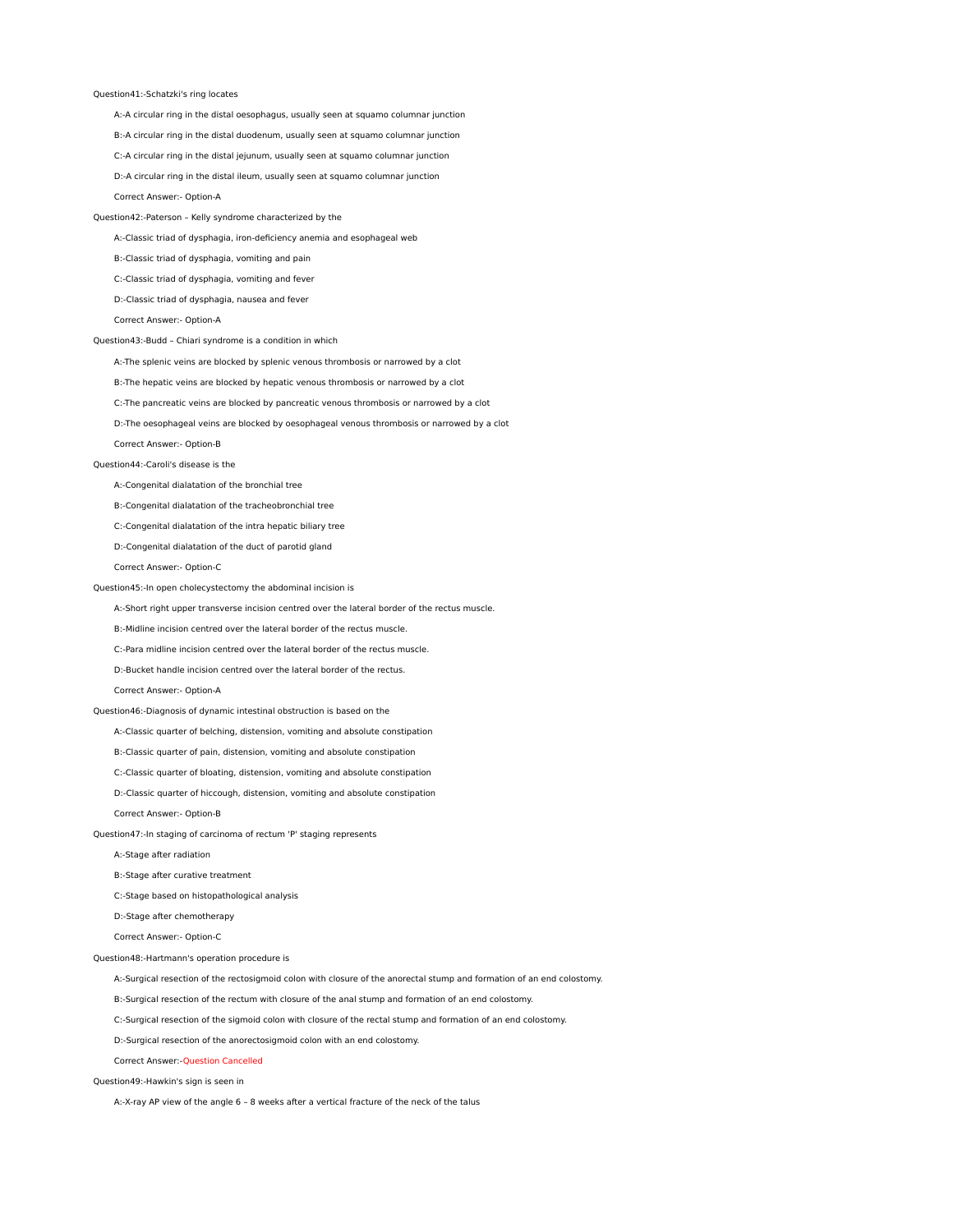B:-X-ray lateral view of the ankle 10 – 12 weeks after a vertical fracture of the neck of the talus

C:-X-ray AP view of the knee joint 6 – 8 weeks after a vertical fracture of the patella

D:-Both 1 and 2

Correct Answer:- Option-A

Question50:-Which one of the following is correct about Proctalgiafugax ?

## A:-Attacks of severe pain arising in the rectum

B:-Recurring pain at irregular intervals and apparently unrelated to organic disease

C:-Pain cramp like often occurs when the patient is bed at night, usually lasts for a few minutes and disappears spontaneously

D:-All the above

Correct Answer:- Option-D

Question51:-According to Sushrutha Samhitha, Parivarthika is

A:-Marutha sambhootham

B:-Aganthu sambhootham

C:-Sleshma samuthitham

D:-All of the above

Correct Answer:- Option-D

Question52:-Which one of the statement is true ?

A:-Oxalate vesical calculus is dark brown or black in appearance

B:-Uric acid stones usually occur in patients with gout

C:-Cystine calculi is radio opaque because of its high sulpher content

D:-All of the above

Correct Answer:- Option-D

Question53:-In benign prostate hypeplasia anatomically the effects in urethra is

A:-Urethra lengthened, some times to twice its normal length and not narrowed anatomically

B:-Urethra lengthened, some times to twice its normal length and narrowed anatomically

C:-Urethra shortened and narrowed anatomically

D:-Urethra has no change in length but narrowed anatomically

Correct Answer:- Option-A

Question54:-The primary effects of bladder outflow obstruction

A:-Urine flow rate is below 10-15 ml/second

B:-Urine flow rate is below 15-20 ml/second

C:-Urine flow rate is below 10 ml/second

D:-Urine flow rate is below 5 ml/second

Correct Answer:-Question Cancelled

Question55:-Normal urine voiding pressure is

A:-Below 60 cm  $H_2O$ 

B:-Below 70 cm  $H_2O$ 

C:-Below 80 cm  $H_2O$ 

D:-Below 90 cm  $H_2O$ 

Correct Answer:- Option-A

Question56:-Carcinoma prostate – in TNM staging T3b staging represents

A:-Extends through the capsule-unilateral or bilateral extension

B:-Invading adjacent structures other than seminal vesicles

C:-Seminal vesicle extension

D:-Fixed to adjacent structures other than seminal vesicles

Correct Answer:- Option-C

Question57:-Keratodermablennorrhagicum consisting of nodules, vesicles and pustules commonly found on the sole of the foot seen in

A:-Reiter's disease

B:-Sexually acquired reactive arthritis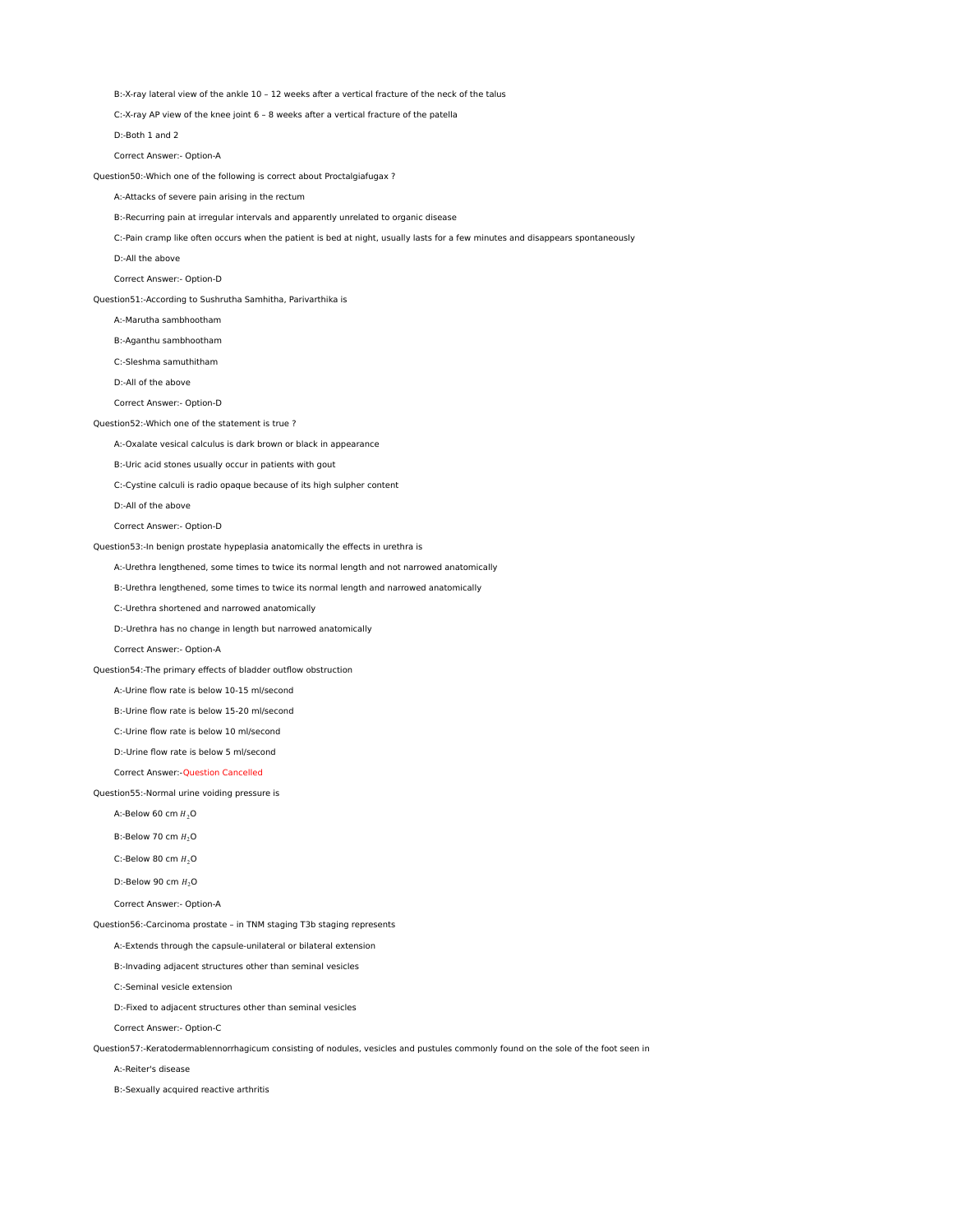C:-Condylomata accuminata

D:-Both 1 and 2

Correct Answer:- Option-D

## Question58:-Peyronie's disease is

A:-A noncancerous condition resulting from fibrous scar tissue that develops on the penis and causes curved, painful erections

B:-A noncancerous condition resulting from fibrous scar tissue that develops on the prepuce and causes painful erections

C:-A noncancerous condition resulting from fibrous scar tissue that develops on the glans penis and causes painful erections

D:-A cancerous condition resulting from fibrous scar tissue that develops on the glans penis and causes painful erections

Correct Answer:- Option-A

Question59:-Nesbitt's operation is performed in

A:-Testis

B:-Semina vesicle

C:-Epididymis

D:-Penis

Correct Answer:- Option-D

Question60:-Orchiopexy is a surgery after the age of one year incryptorchidism. This operation is performed through

A:-A short incision over the deep inguinal ring

B:-A short incision over the superficial inguinal ring

C:-A short incision over the rectus abdominis

D:-A short incision over the transversus abdominis

Correct Answer:-Question Cancelled

Question61:-In which disease, there is disordered growth in the posteromedial tibial physis with unknown aetiology, early walking and obesity are risk factors and the child presents<br>with progressive tibivara with significa

A:-Rickets

B:-Ollier disease

C:-Blount's disease

D:-Metaphysealchondrodysplasia

Correct Answer:- Option-C

Question62:-Which Nirvisha Jalouka is 18 angula length as per Sushrutha Samhitha ?

A:-Mooshika

B:-Sankhamukhi

C:-Pundarikamukhi

D:-Savarika

Correct Answer:- Option-D

Question63:-According to Sushrutha Samhitha, worms develops in the site of which Bhagandara ?

A:-Sambukavartha

B:-Unmargi

C:-Ushtragreeva

D:-Parisravi

Correct Answer:- Option-B

Question64:-According to Sushrutha, Rakthakshaya is the upadrava of which disease ?

A:-Rakthaja vidrathi

B:-Rakthaja vrana

C:-Rakthaja sopha

D:-Rakthaja arbuda

Correct Answer:- Option-D

Question65:-Sastrakarmas described in Arsas as per Sushrutha Samhitha

A:-Chedana

B:-Lekhana

C:-Bhedana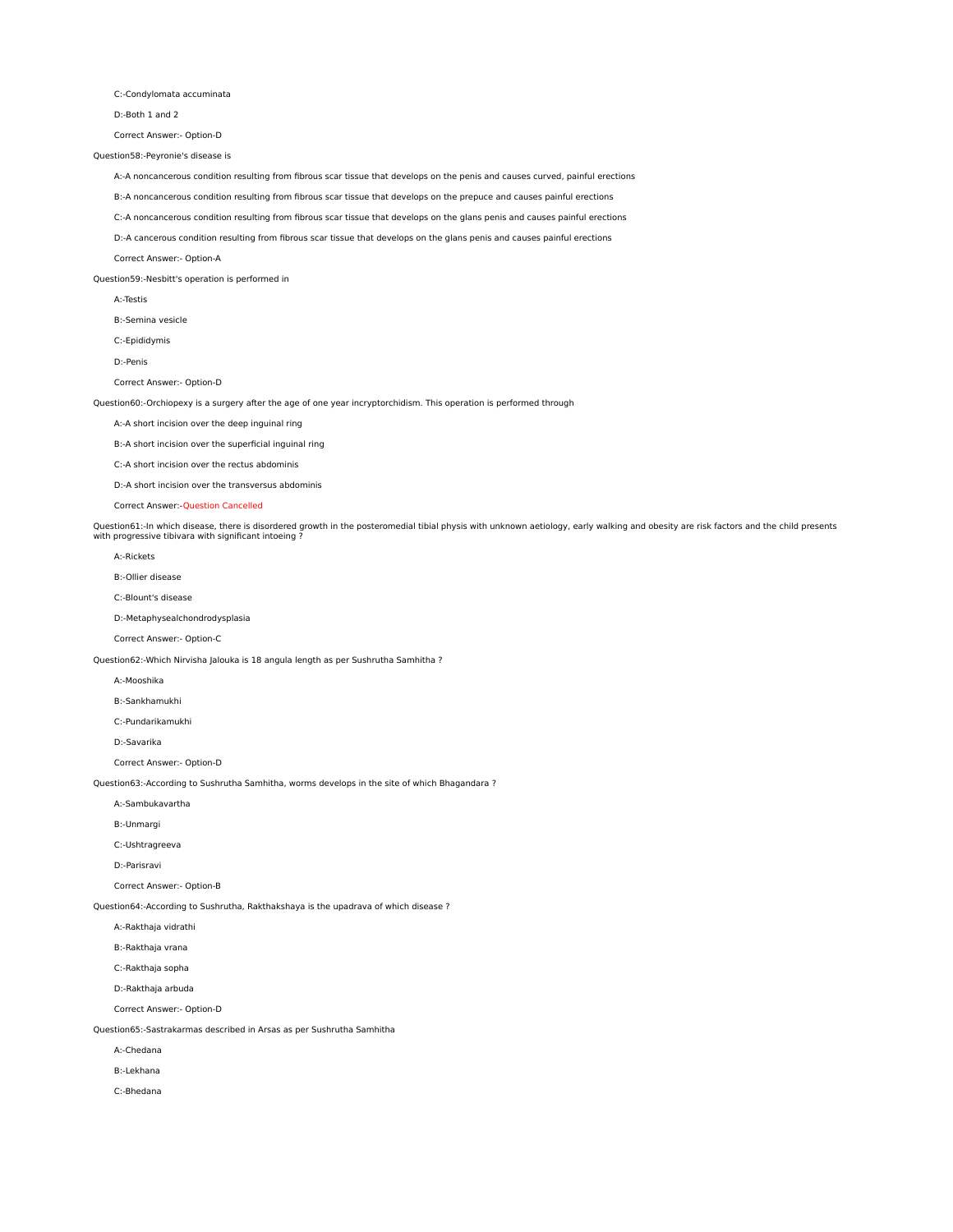D:-Both 1 and 2

Correct Answer:- Option-D

Question66:-Constant mild pain in which Nadivrana, as per Sushrutha Samhitha ?

A:-Vathaja

B:-Kaphaja

C:-Salyaja

D:-Sannipatha

Correct Answer:-Question Cancelled

Question67:-Fracture or dislocation of pelvis, vertebral column, chest and clavicle, the method of treatment adopted in Sushrutha Samhitha

A:-Kapata sayanam

B:-Swasthikabandha

C:-Same as Sirakapala Bhagna Chikitsa

D:-Kavalika

Correct Answer:- Option-A

Question68:-According to Sushrutha which Jalooka suck blood quickly ?

A:-Sankha Mukhi

B:-Pundarika Mukhi

C:-Mooshika

D:-Kapila

Correct Answer:- Option-A

Question69:-"Maasam erandajam tailam pibeth moothrena samyutham" In which disease as per Sushrutha Samhitha ?

A:-Kaphaja sleepadam

B:-Pithaja sleepadam

C:-Vathaja sleepadam

D:-Sannipatha sleepadam

Correct Answer:- Option-C

Question70:-Vein in the centre of penis should be punctured or blood taken out using Jalooka - in which disease as per Sushrutha Samhitha ?

A:-Nirudhaprakasa

B:-Parivarthika

C:-Saadhya Upadamsam

D:-Avapatika

Correct Answer:- Option-C

Question71:-In Kaphodara, purgative drugs boiled in which ksheera for anulomana as per Sushrutha Samhitha ?

A:-Ushtraksheera

B:-Go ksheera

C:-Ajaaksheera

D:-Snuhiksheera

Correct Answer:- Option-D

Question72:-Bleeding in to the anterior fat pad due to hyper extension injury can cause anterior knee pain and it is called as

A:-Hoffa's disease

B:-Jumber's knee

C:-Plica syndrome

D:-Fibula tibial band syndrome

Correct Answer:- Option-A

Question73:-Which one is false regarding Valmeeka sites as per Sushrutha ?

A:-Palms and soles

B:-Bony joints

C:-Neck and parts above the shoulders

D:-Neck and parts below the shoulders

Correct Answer:- Option-D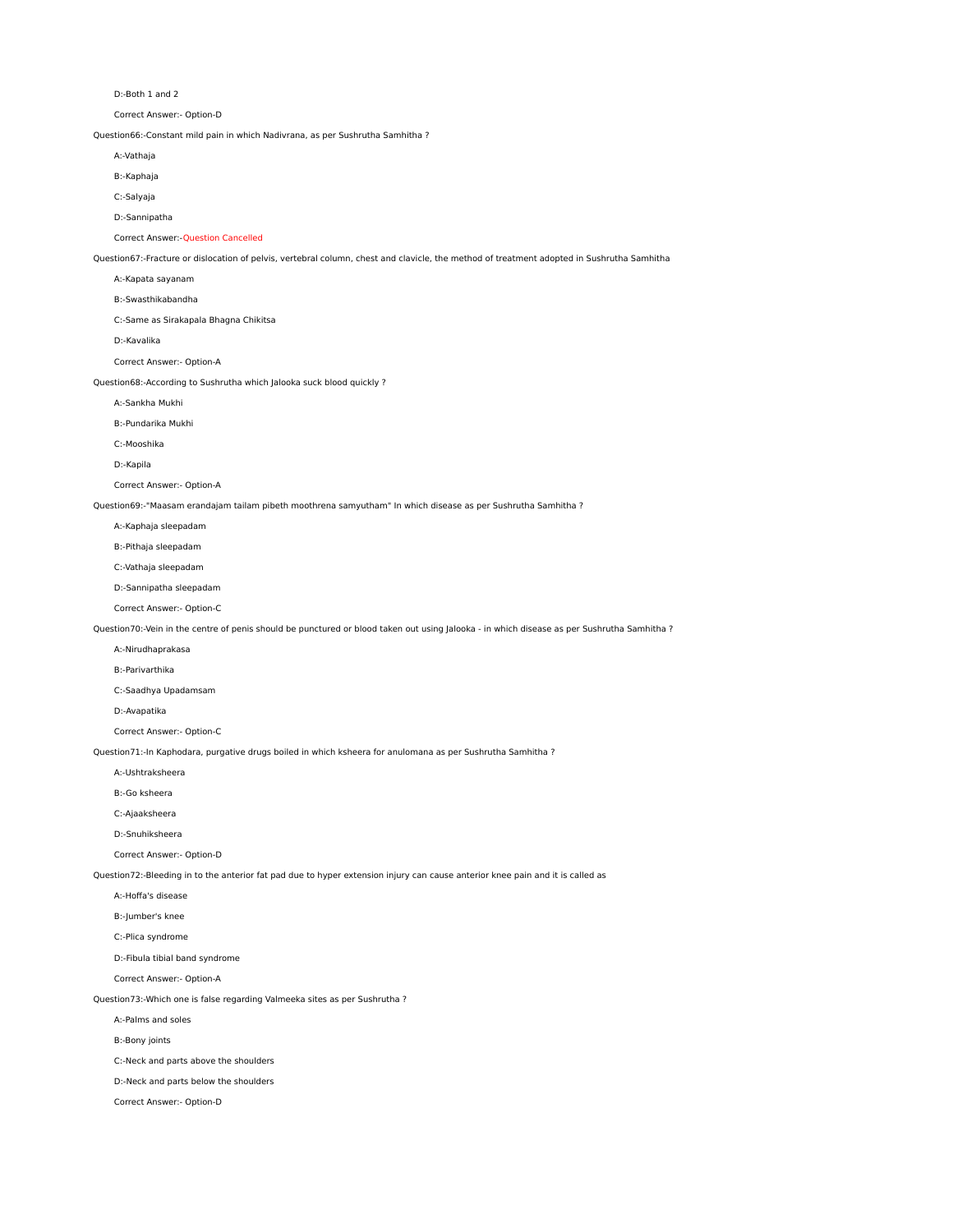Question74:-According to Sushrutha Samhitha, severe pain in which Vidradhi ?

- A:-Tridoshaja
- B:-Aganthuja
- C:-Vathaja
- D:-Pithaja

Correct Answer:- Option-C

Question75:-Which type is immovable, as per Sushrutha Samhitha ?

A:-Vathaja galagandam

B:-Pithaja galagandam

- C:-Kaphaja galagandam
- D:-Medaja galagandam
- Correct Answer:- Option-C

Question76:-Which vridhi is hard and which is soft, as per Sushrutha Samhitha ?

A:-Rakthaja vridhi and Kaphaja vridhi

B:-Vathaja vridhi and Kaphaja vridhi

C:-Pithaja vridhi and Medaja vridhi

D:-Kaphaja vridhi and Medaja vridhi

Correct Answer:- Option-D

Question77:-According to Sushrutha Samhitha, sobha spreading like Visarpa accompanied with burning sensation, fever and not forming pus - which kshudra roga ?

- A:-Jalagardhabha
- B:-Agnirohini
- C:-Panasika
- D:-Visphotaka
- Correct Answer:- Option-A

Question78:-Treatment mentioned in Tilakalaka as per Sushrutha Samhitha

A:-Chedana, Kshara Karma, Agnikarma

- B:-Jalookavacharana
- C:-Bhedana
- D:-Lekhana

Correct Answer:- Option-A

Question79:-According to Sushrutha Samhitha, sthoolathara nadi yanthra should be inserted in Nirudhapraksa treatment

- A:-In every week
- B:-In every five days

C:-Third day

D:-In every three days

Correct Answer:- Option-D

Question80:-Treatment mentioned in Chippa as per Sushrutha Samhitha

- A:-Chedanam or dahanam
- B:-Chedanam and dahanam
- C:-Bhedanam or dahanam
- D:-Bhedanam and dahanam
- Correct Answer:-Question Cancelled

Question81:-Treatment mentioned in Ushtragreeva Bhagandara as per Sushrutha Samhitha

A:-Vyadhanam, eshana and visravanam

B:-Vyadhanam, eshana and ksharakarma

C:-Vyadhanam and eshanam

D:-Eshanam, chedanam and ksharakarma

Correct Answer:- Option-D

Question82:-Puddle's sign represents

A:-To detect the presence of minimal fluid in ascites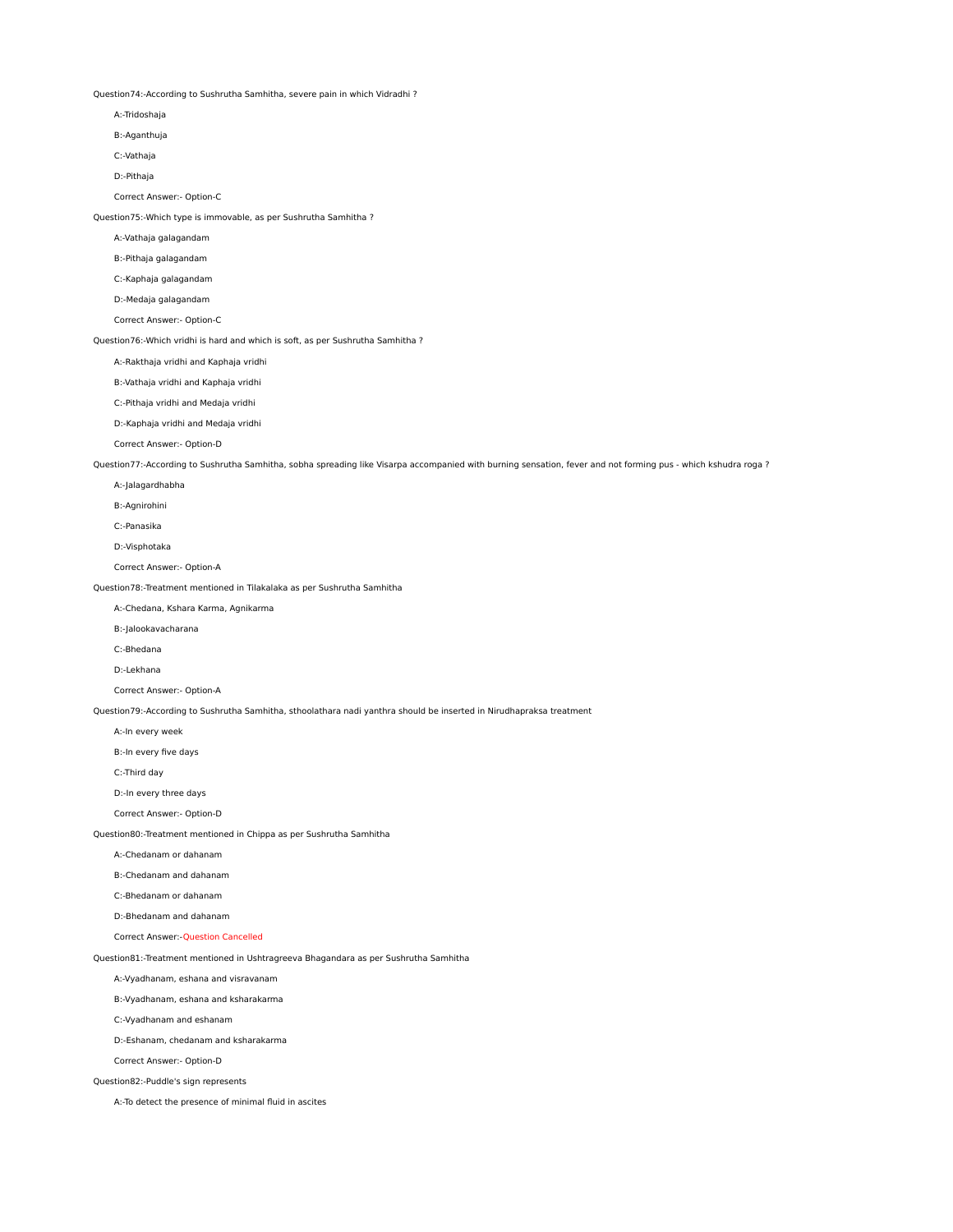B:-To detect the presence of minimal fluid in vaginal hydrocele

C:-To detect the presence of minimal fluid in infantile hydrocele

D:-To detect the presence of minimal fluid in congenital hydrocele

Correct Answer:- Option-A

Question83:-Klippel Feil Syndrome (KFS) is a condition

A:-Abnormal descent of scapula from its embryonic mid cervical position

B:-Congenital fusion of cervical vertebrae

C:-Posterior habitual instability of the shoulder

D:-Antero inferior habitual subluxation of shoulder

Correct Answer:- Option-B

Question84:-Surgical treatment in hydatid liver disease is best summarized by the mnemonic PAIR and it represents

A:-Puncture, Aspiration, Incision, Reaspiration

B:-Puncture, Aspiration, Injection, Reaspiration

C:-Penetrate, Aspiration, Injection, Reaspiration

D:-Penetrate, Aspiration, Incision, Reaspiration

Correct Answer:- Option-B

Question85:-According to Sushrutha Samhitha which Vrana having the features of network of veins and ligaments ?

A:-Vathaja Vrana

B:-Pithaja Vrana

C:-Kaphaja Vrana

D:-Rakthaja Vrana

Correct Answer:- Option-C

Question86:-Taila shodhana indicated in which condition of Vrana as per Sushrutha ?

A:-Wounds which have elevated muscle growths, which are moist and have less exudates

B:-Wounds which have elevated muscle growths, which are not moist and have less exudates

C:-Wounds which have elevated muscle growths, which are not moist and have more exudates

D:-Wounds which have demoted muscles, which are not moist and have less exudates

Correct Answer:- Option-B

Question87:-When the scrotum has been torn and testes protruded out, it should be cleaned and pushed inside and the following Seevana and Bandhana is performed as per Sushrutha Samhitha ?

A:-Vellithaka and Gobhanabandha

B:-Thunnaseevani and Koshabandha

C:-Vellithaka and Gobhanabandha

D:-Thunnaseevani and Gobhanabandha

Correct Answer:- Option-D

Question88:-According to Sushrutha Samhitha common receips, the usage of erandataila mentioned in Udara

A:-Erandataila mixed with gomutra and it should be consumed daily for one month

B:-Erandataila mixed with gomutra and it should be consumed daily for two months

C:-Erandataila mixed with gomutra or milk and it should be consumed daily for one month or two months

D:-All of the above

Correct Answer:- Option-D

Question89:-The wrist of the right arm should be bent inward and the vein near the right thumb should be burnt in which disease, as per Sushrutha ?

A:-Pleehodaram

B:-Yakridodaram

C:-Parisravi Udaram

D:-Badhodaram

Correct Answer:- Option-B

Question90:-According to Sushrutha Samhitha in which stage of Sthana vidradhi, the milk should be taken out from the breasts of the mother constantly ?

A:-Amavastha

B:-Vidahyavastha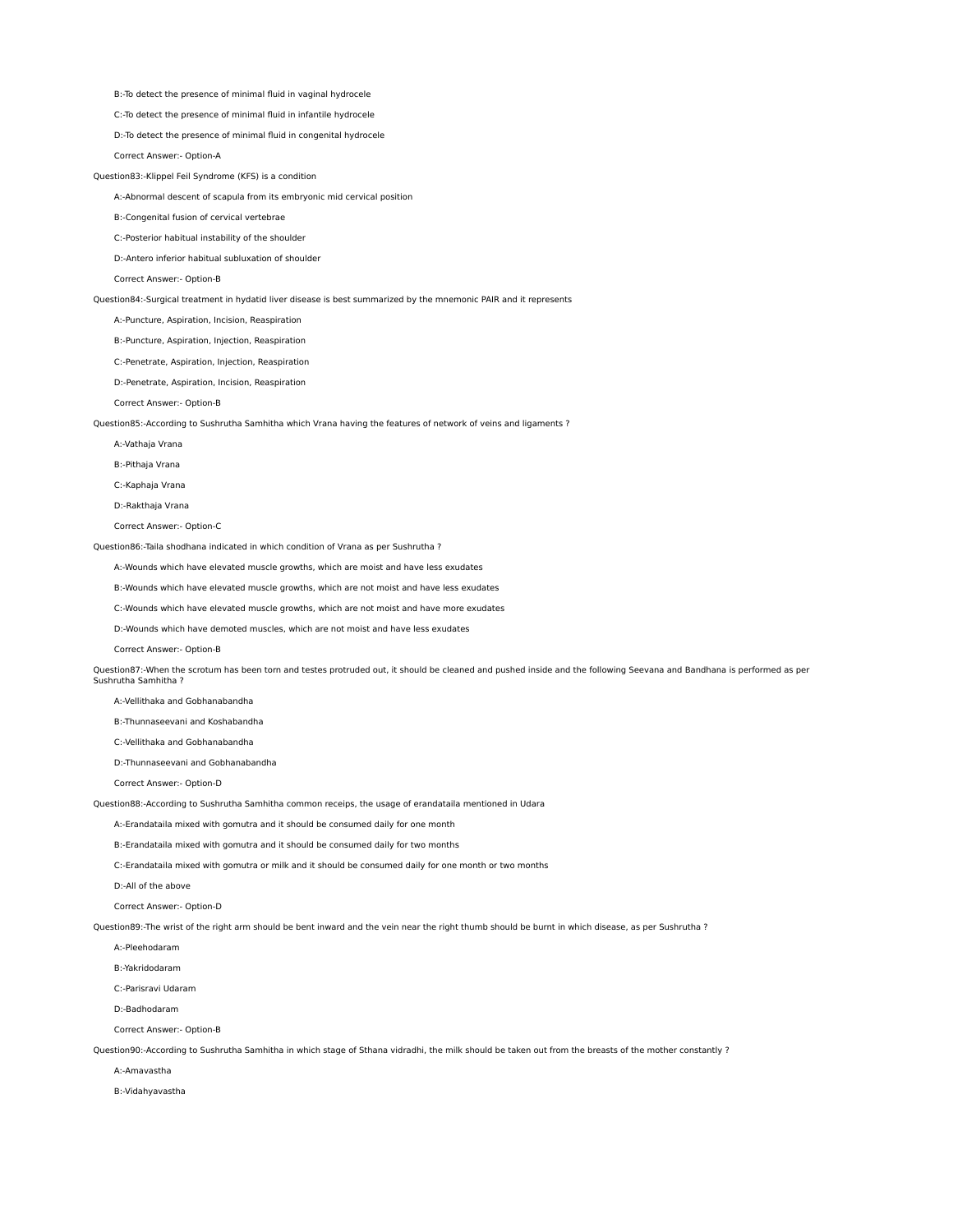## C:-Pakwavastha

D:-All of the above

Correct Answer:- Option-D

Question91:-According to Sushrutha Samhitha, if the vitiated blood is not let out, it causes

A:-Swelling, burning sensation, redness, ulceration and pain

B:-Swelling, burning sensation, redness, ulceration and no pain

C:-Swelling, burning sensation, blindness and convulsions

D:-Swelling, burning sensation, hiccough, dyspnoea and pain

Correct Answer:- Option-A

Question92:-According to Sushrutha Samhitha, constriction of flanks seen in which place of Anthar vidradhi ?

A:-Vasthi

B:-Yakrith

C:-Vrikka

D:-Pleeha

Correct Answer:- Option-C

Question93:-Which statement is false according to Sushrutha Samhitha ?

A:-Pralepa is applied cold, thin and not drying up

B:-Pralepa is applied cold, thick and not drying up

C:-Pradeha is applied cold, thick and not drying up

D:-Pradeha is applied cold, thin and not drying up

Correct Answer:- Option-B

Question94:-In wound predominant of Vatadosa and situated in axilla, the type of bandage according to Sushrutha Samhitha is

A:-Gaadha Bandha

B:-Sama Bandha

C:-Shidhila Bandha

D:-None of the above

Correct Answer:- Option-D

Question95:-According to Sushrutha, which of the statement is false regarding Vranitagara ?

A:-It should be in accordance with science of architecture

B:-It should be free from sun light

C:-It should be free from heavy breeze

D:-It should be far away from residential places

Correct Answer:- Option-D

Question96:-According to Sushrutha, which of the statement is false ?

A:-A healthy and strong wounded person should walk more

B:-A healthy and strong wounded person should not stand more

C:-A healthy and strong wounded person should not sit more

D:-A healthy and strong wounded person should not walk more

Correct Answer:- Option-A

Question97:-According to Sushrutha, as a protective rite in vrana, which of the statement is true ?

A:-Fumigation with sarshapa, leaves of nimba added with ghee and lavana should be done twice a day for ten days

B:-Fumigation with sarshapa, leaves of nimba added with taila and lavana should be done twice a day for ten days

C:-Fumigation with sarshapa, leaves of nimba and ghee should be done once a day for ten days

D:-Fumigation with sarshapa, leaves of nimba added with taila and lavana should be done once a day for ten days

Correct Answer:- Option-A

Question98:-Consume paste of Krishna tila in the dose of one prasritha or one prakuncha every morning followed by drinking cold water - According to Sushrutha in which disease ?

A:-Mutrasmari

B:-Arsas

C:-Pitasmari

D:-Sarkarasmari